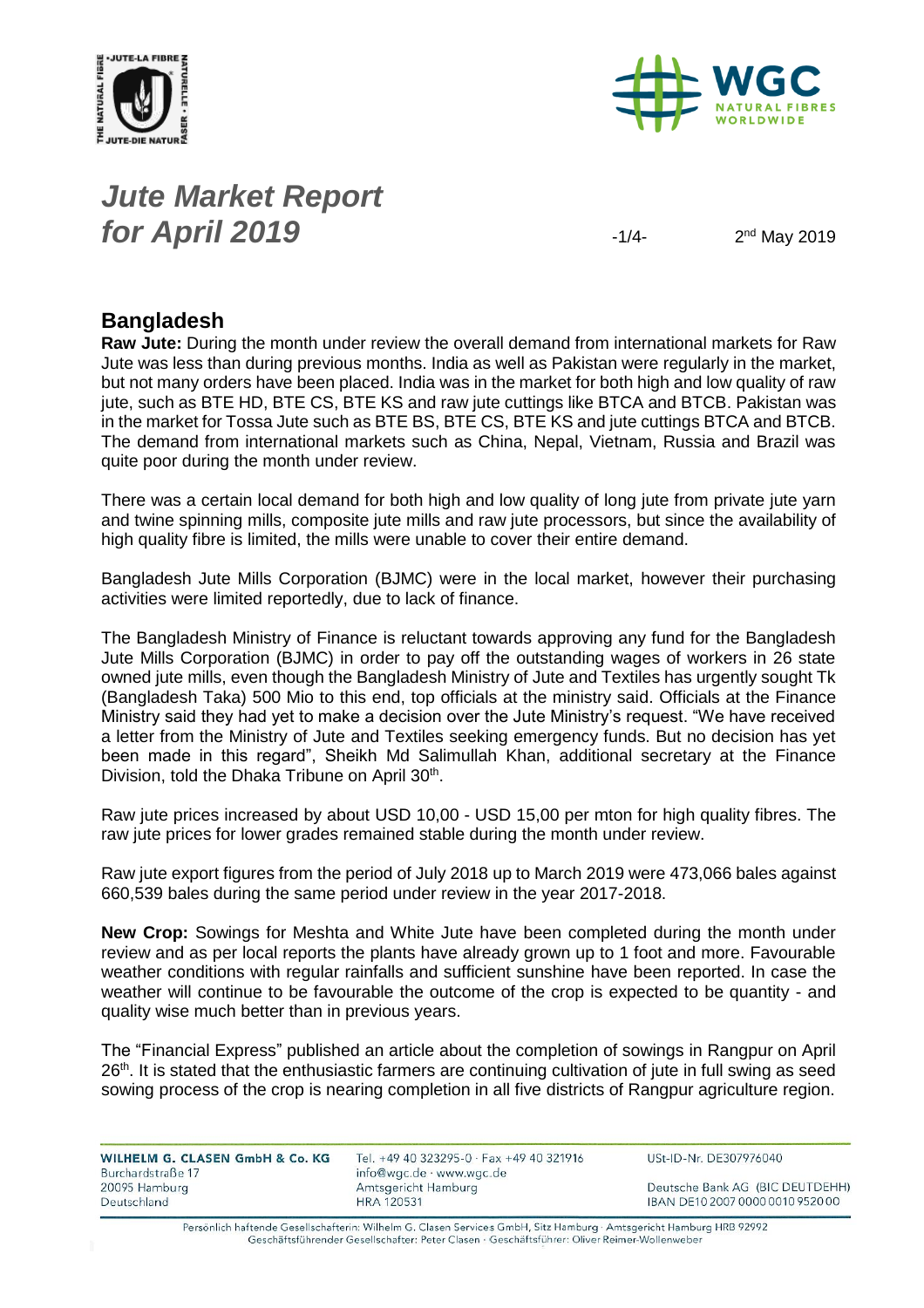



## *Jute Market Report for April 2019*  $\frac{2}{4}$

 $2<sup>nd</sup>$  May 2019

Officials of the Department of Agriculture Extension (DAE) said a target of producing over 0,67 million bales of jute fibre has been fixed from 58,250 hectares of land in the region this season.

The farmers already completed sowing of jute seed by Tuesday April 23<sup>rd</sup> on 31,274 hectares of land, around 53,70 percent of the fixed cultivation target of the crop.

The fixed target includes 0,64 million bales of Tossa Jute from 54,400 hectares of land, 30,192 bales of Deshi Jute from 3,400 hectares and 3,726 bales of Meshta Fibre from 450 hectares of land in the region.

The deputy director of the DAE at its regional office Md. Moniruzzaman said jute cultivation became popular again among farmers after the government declared jute as the national agricultural product and made use of jute sacks mandatory in various sectors.

Furthermore the Bangladesh Agriculture Development Corporation, other recommended government and non-government organisations and dealers supplied high quality jute seed to farmers this season.

Deputy Director of the DAE Dr. Sarwarul Haque said the present government has taken adequate steps and the field level agriculture officials are assisting farmers to make the jute cultivation programme successful in the region this season.

#### **Bangladesh crop statistics 2018-19:**

| Estimated production of crop year 2018-2019:   | approx. 5 Mio bales            |
|------------------------------------------------|--------------------------------|
| Estimated exported bales up to February, 2019: | approx. 618.071 bales          |
| Estimated exported bales up to June, 2019:     | approx. 900.000 bales          |
| Estimated local consumption up to June, 2019:  | approx. 3 Mio to 3,5 Mio bales |
| Estimated carryover of crop year 2018-2019:    | approx. 700.000 bales          |
|                                                |                                |

**Jute Yarn and Twine:** During the month under review export demand for high quality Jute Yarn and Twine from the major importing countries such as Turkey and Iran increased compared to previous months. Furthermore a satisfactory demand for low and high quality Jute Yarn and Twine from markets like Uzbekistan, Indonesia, Malaysia, India and China was observed during the month under review. Demand from African countries, USA and Europe was rather slow during the month of April. There was regular demand from the local market for jute yarns/twines of Sacking and Hessian qualities for packaging purposes. The prices for jute yarn/twine export prices increased about USD 30,00 - USD 40,00 per mton for both high and low quality of Jute yarn and twine. Jute yarn and twine spinning mills in Bangladesh have well filled order books which keep them busy up to June, 2019.

| WILHELM G. CLASEN GmbH & Co. KG<br>Burchardstraße 17 | Tel. +49 40 323295-0 · Fax +49 40 321916<br>info@wgc.de · www.wgc.de | USt-ID-Nr. DE307976040           |  |  |  |
|------------------------------------------------------|----------------------------------------------------------------------|----------------------------------|--|--|--|
| 20095 Hamburg                                        | Amtsgericht Hamburg                                                  | Deutsche Bank AG (BIC DEUTDEHH)  |  |  |  |
| Deutschland                                          | <b>HRA 120531</b>                                                    | IBAN DE10 2007 0000 0010 9520 00 |  |  |  |

Persönlich haftende Gesellschafterin: Wilhelm G. Clasen Services GmbH, Sitz Hamburg · Amtsgericht Hamburg HRB 92992 Geschäftsführender Gesellschafter: Peter Clasen · Geschäftsführer: Oliver Reimer-Wollenweber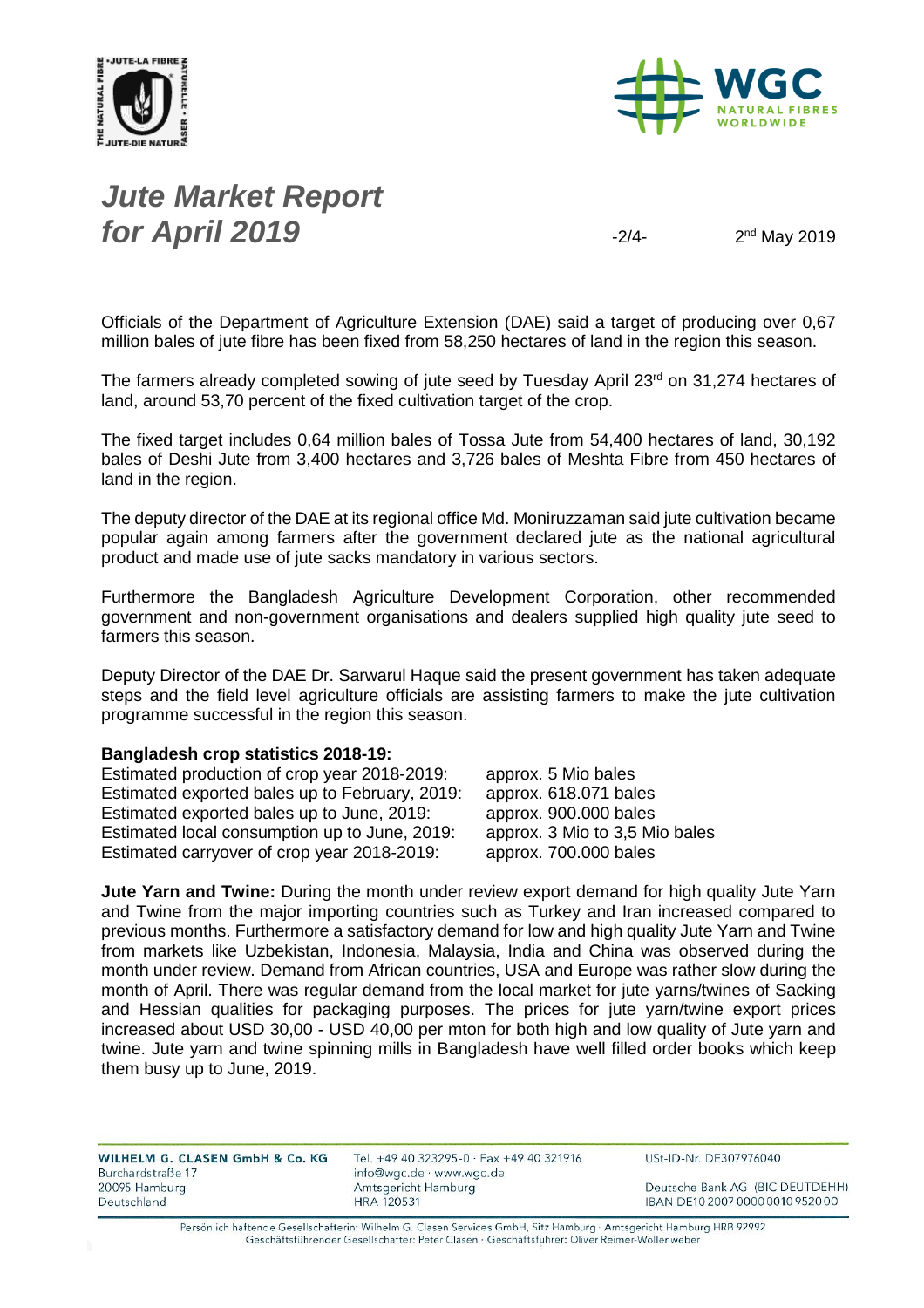



## *Jute Market Report for April 2019*  $\frac{3}{4}$

 $2<sup>nd</sup>$  May 2019

**Jute Goods:** Regular export demand for finished goods for Hessians and Sackings has been observed from international markets like Africa, Europe, Australia, USA, China and Vietnam. The demand for sackings and hessians from the local market remained stable during the month under review.

CBC: Same as during the previous month, there was less export demand for jute CBC from the regular importing countries like Europe, UK and Japan.

During the month under review export prices appreciated:

| Hessian: | Price increased approx. 4 % |
|----------|-----------------------------|
| Sacking: | Price increased approx. 2 % |
| CBC:     | Price remained unchanged    |

### **India**

**Raw Jute:** The price tendency of the market during the month under review was again showing a downward trend. JBA quotations at the end of the month under review: TD-4 IRs 4.575 and TD-5 IRs 4.375,00 per 100 kg. The estimated carry forward is now indicated with 1,6 Mio bales. This year's estimation for jute growing areas is 494,150 hectares compared to 653,740 hectares in 2018. The minimum support price (MSP) for next season has been increased from IRs 3.700 per 100 kgs in 2018/19 to IRs 3.950 per 100 kgs in 2019/20.

**New Crop:** Sowings in Assam and North Bengal are almost completed. Sowings in South Bengal continues and as per local reports 60-65% is completed. Rainfalls are badly needed since the weather is quite hot with 40-44 °C at the moment.

**Jute Yarn and Twine**: Market continued to be absolutely dull during the month under review.

**Jute Goods:** During the month under review the Indian Jute Mills again reduced their production of hessian during the month under review, mainly because of less orders. The market prices for Hessians remained unchanged with selective mills offering around 7% higher than the market level. With sufficient orders jute CBC production booked up to June 2019 shipment.

With sufficient orders for Sackings in their books and a positive outlook for the next season, the mills feel comfortable. The prices of Sackings during the month under review ruled firm but unchanged.

Government orders for April 2019 are about 180.000 bales of B-Twill bags. For May one expects orders of about 100.000 bales. By end of April the backlog in supply is around 250.000 bales.

| <b>WILHELM G. CLASEN GmbH &amp; Co. KG</b> |  |  |  |
|--------------------------------------------|--|--|--|
| Burchardstraße 17                          |  |  |  |
| 20095 Hamburg                              |  |  |  |
| Deutschland                                |  |  |  |

Tel. +49 40 323295-0 · Fax +49 40 321916 info@wgc.de · www.wgc.de Amtsgericht Hamburg **HRA 120531** 

USt-ID-Nr. DE307976040

Deutsche Bank AG (BIC DEUTDEHH) IBAN DE10 2007 0000 0010 9520 00

Persönlich haftende Gesellschafterin: Wilhelm G. Clasen Services GmbH, Sitz Hamburg · Amtsgericht Hamburg HRB 92992 Geschäftsführender Gesellschafter: Peter Clasen · Geschäftsführer: Oliver Reimer-Wollenweber